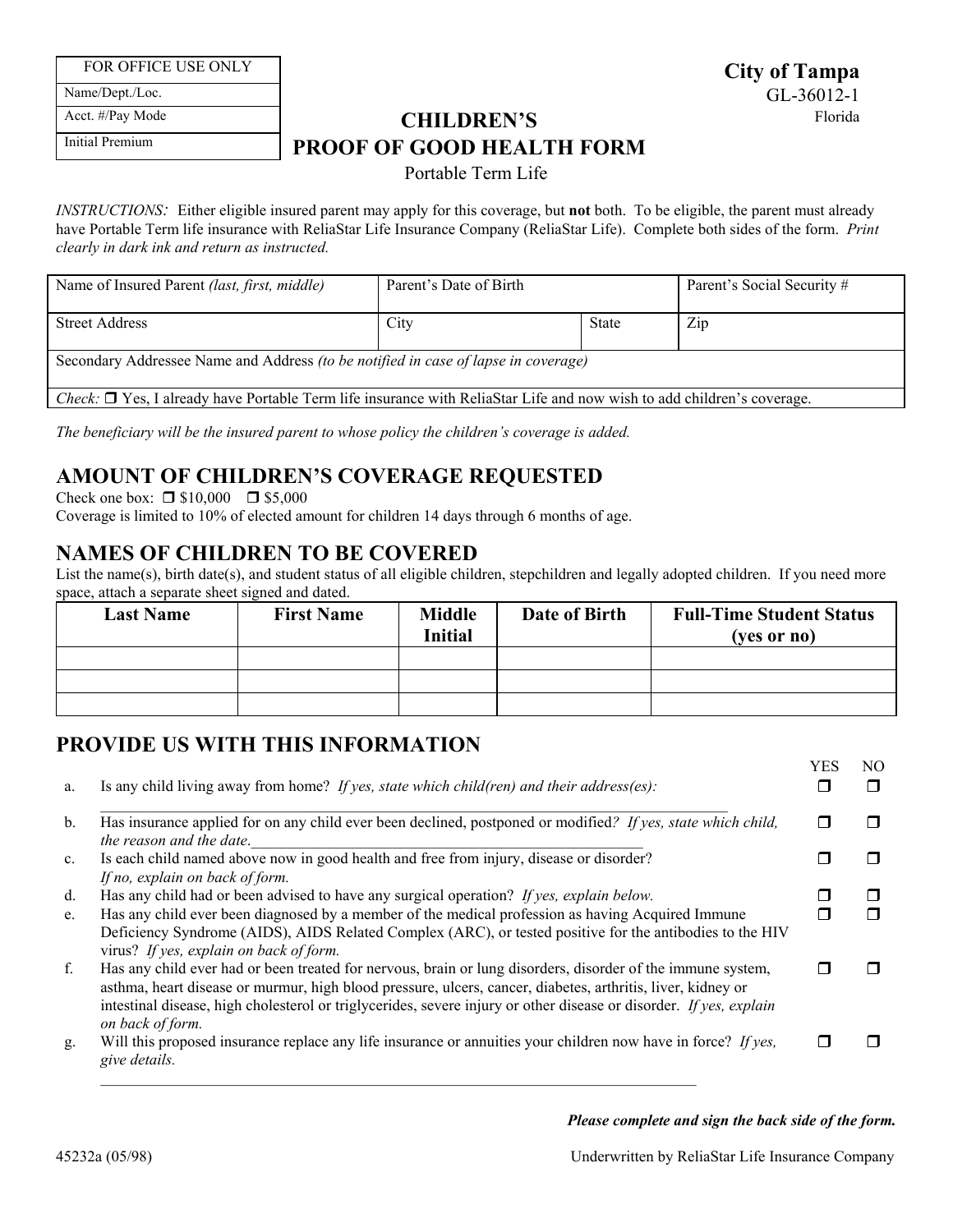*Please give full details below. Attach additional sheets if needed* 

| <b>Name of Child</b> | <b>Nature of Illness,</b><br><b>Injury or Operation</b> | $Date(s)$ of<br><b>Treatment</b> | Remaining<br><b>Effects</b> | <b>Name and Address of</b><br><b>Physicians and Hospitals</b> |
|----------------------|---------------------------------------------------------|----------------------------------|-----------------------------|---------------------------------------------------------------|
|                      |                                                         |                                  |                             |                                                               |
|                      |                                                         |                                  |                             |                                                               |
|                      |                                                         |                                  |                             |                                                               |

## **PAYROLL DEDUCTION AUTHORIZATION** *(to be signed by employee)*

I authorize my employer to deduct from my wages the premium for the requested children's coverage.

| <b>Employee's Name</b>      | <b>Employee's Social Security #</b> | Employee's I.D. Number |
|-----------------------------|-------------------------------------|------------------------|
| <b>Employee's Signature</b> |                                     | Date Signed            |

## **READ THIS INFORMATION CAREFULLY, THEN SIGN AND DATE BELOW**

- To the best of my knowledge and belief, the information I've provided on this form is complete and correct.
- **Any person who knowingly and with intent to injure, defraud, or deceive any insurer files a statement of claim or an application containing any false, incomplete, or misleading information is guilty of a felony of the third degree.**
- I understand and agree that no coverage shall take effect unless this application is approved by ReliaStar Life.
- I understand coverage begins on the "effective date" assigned by ReliaStar Life.

## **Authorization and Acknowledgment:**

 medical care, psychiatric or psychological care or examination, surgery or any non-medical information as they apply to any person For underwriting and claim purposes, I give my permission to: Any physician or other medical practitioner, hospital, clinic, other medical or medically related facility, insurance or reinsurance company, Medical Information Bureau, Inc.(MIB), employer or any other organization to give ReliaStar Life Insurance Company (ReliaStar Life), or its authorized representative (including any consumer reporting agency) acting on its behalf, ALL INFORMATION on my behalf (except as limited below), including findings on who is to be covered. I give my permission to ReliaStar Life to get consumer or investigative consumer reports about the same persons.

 drug abuse information, may be protected by Federal Regulations -- 42 CFR Part 2. I may revoke this authorization as it applies to any information protected by 42 CFR Part 2 at any time, but not to the extent action has been taken in reliance on it. I give my permission to ReliaStar Life to get any and all such information for the purposes described in this form. I specifically consent to the redisclosure of such information as set forth in this form. I know that my medical records, including any alcohol or

 I understand all or part of the information obtained by this authorization may be communicated between ReliaStar Life and its contractor who processes transactions that concern any coverage I may have requested or have with ReliaStar Life or its affiliates. affiliates and may be sent to MIB. This information may be made available to any ReliaStar Life affiliate, reinsurer, employee, or

 provided on a form that states the new use of the information or why another party needs it. I understand that my additional written consent will be required before any information described above is given, sold, transferred, or, in any way, relayed to another party not previously specified (unless otherwise provided by law). My additional consent must be

 incontestability clause, this form will be valid for 24 months from the date shown below. I know that I have the right to get a copy of this form. A photocopy of this form will be as valid as the original. As it relates to the

I acknowledge that I have been given ReliaStar Life's Consumer Privacy Notice.

| <b>Insured Parent's Signature:</b> | Date Signed: |
|------------------------------------|--------------|
|                                    |              |

 $\mathcal{L}_\mathcal{L} = \{ \mathcal{L}_\mathcal{L} = \{ \mathcal{L}_\mathcal{L} = \{ \mathcal{L}_\mathcal{L} = \{ \mathcal{L}_\mathcal{L} = \{ \mathcal{L}_\mathcal{L} = \{ \mathcal{L}_\mathcal{L} = \{ \mathcal{L}_\mathcal{L} = \{ \mathcal{L}_\mathcal{L} = \{ \mathcal{L}_\mathcal{L} = \{ \mathcal{L}_\mathcal{L} = \{ \mathcal{L}_\mathcal{L} = \{ \mathcal{L}_\mathcal{L} = \{ \mathcal{L}_\mathcal{L} = \{ \mathcal{L}_\mathcal{$ Agent's Signature Agent's Name (printed or typed) Florida License I.D. Number